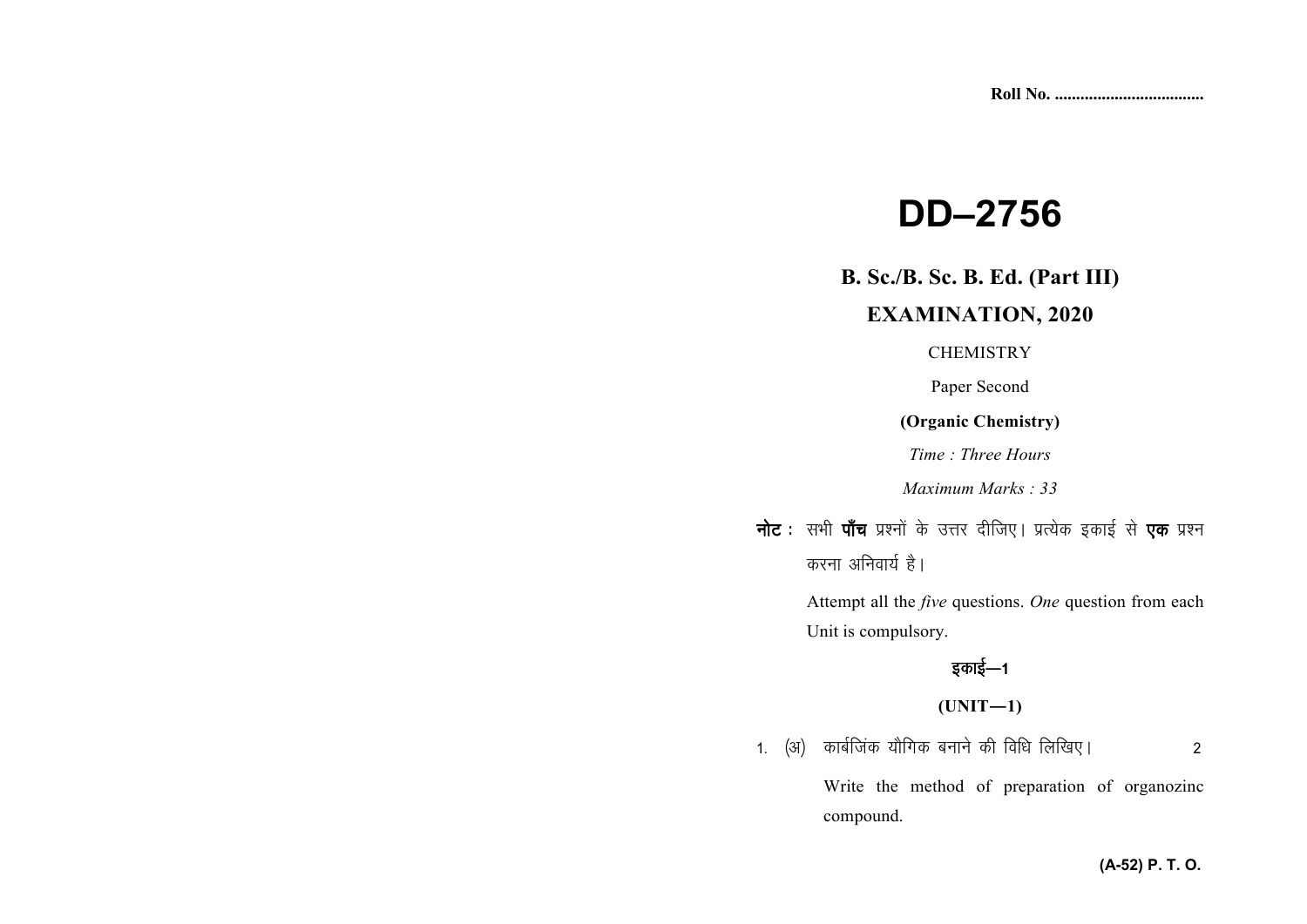|     | [2]                                                                   | DD-2756        | DD-2756<br>[3]                                                           |
|-----|-----------------------------------------------------------------------|----------------|--------------------------------------------------------------------------|
| (ब) | ग्रिगनार्ड अभिकर्मक बनाने में ईथर का क्या कार्य है ?                  | $\overline{2}$ | एथिल मर्केप्टन का सूत्र है :<br>(स)<br>1                                 |
|     | What is the role of ether in preparation of Grignard                  |                | $C_2H_5 - S - C_2H_5$<br>(i)                                             |
|     | reagent?                                                              |                | (ii) $C_2H_5 - O - C_2H_5$                                               |
| (स) | ग्रिगनार्ड अभिकर्मक से 1°,2° एवं 3° एल्कोहॉल आप कैसे                  |                | (iii) $C_2H_5SH$                                                         |
|     | प्राप्त करेंगे ?                                                      | 3              | (iv) $CH_3 - O - CH_3$                                                   |
|     | How will you obtain $1^\circ$ , $2^\circ$ and $3^\circ$ alcohols from |                | The formula of ethyl mercaptan is:                                       |
|     | Grignard reagent?                                                     |                | $C_2H_5 - S - C_2H_5$<br>(i)                                             |
|     | अथवा                                                                  |                | (ii) $C_2H_5 - O - C_2H_5$                                               |
|     | (Or)                                                                  |                |                                                                          |
| (अ) | बनाने की<br>किन्हीं<br>विधियों<br>सल्फोनामाइड<br>दो                   | को             | (iii) $C_2H_5SH$                                                         |
|     | समझाइए।                                                               | 3              | (iv) $CH_3 - O - CH_3$                                                   |
|     | Explain any two methods of preparation of                             |                | इकाई—2                                                                   |
|     | sulphonamide.                                                         |                | $(UNIT-2)$                                                               |
| (ब) | निम्नलिखित को आप कैसे प्राप्त करेंगे ? अभिक्रिया                      |                | सूक्रोज का जलअपघटन करने पर प्राप्त होता है:<br>(3)<br>2.<br>$\mathbf{1}$ |
|     | दीजिए :                                                               | 3              | ग्लूकोज<br>(i)                                                           |
|     | एसीटोएसीटिक एस्टर से क्रोटोनिक अम्ल<br>(i)                            |                |                                                                          |
|     | एसीटोएसीटिक एस्टर से मेथिल एथिल कीटोन<br>(ii)                         |                | ग्लूकोज और फ्रक्टोज<br>(ii)                                              |
|     | (iii) मैलोनिक एस्टर से बार्बिट्यूरिक अम्ल                             |                | (iii) फ्रक्टोज                                                           |
|     | How will you obtain the following ? Give reactions :                  | (iv) लैक्टोज   |                                                                          |
|     | Crotonic acid from acetoacetic ester<br>(i)                           |                | Sucrose on hydrolysis gives :                                            |
|     | Methyl ethyl ketone from acetoacetic ester<br>(ii)                    |                | Glucose<br>(i)                                                           |
|     | (iii) Barbituric acid from malonic ester                              |                | Glucose and Fructose<br>(i)                                              |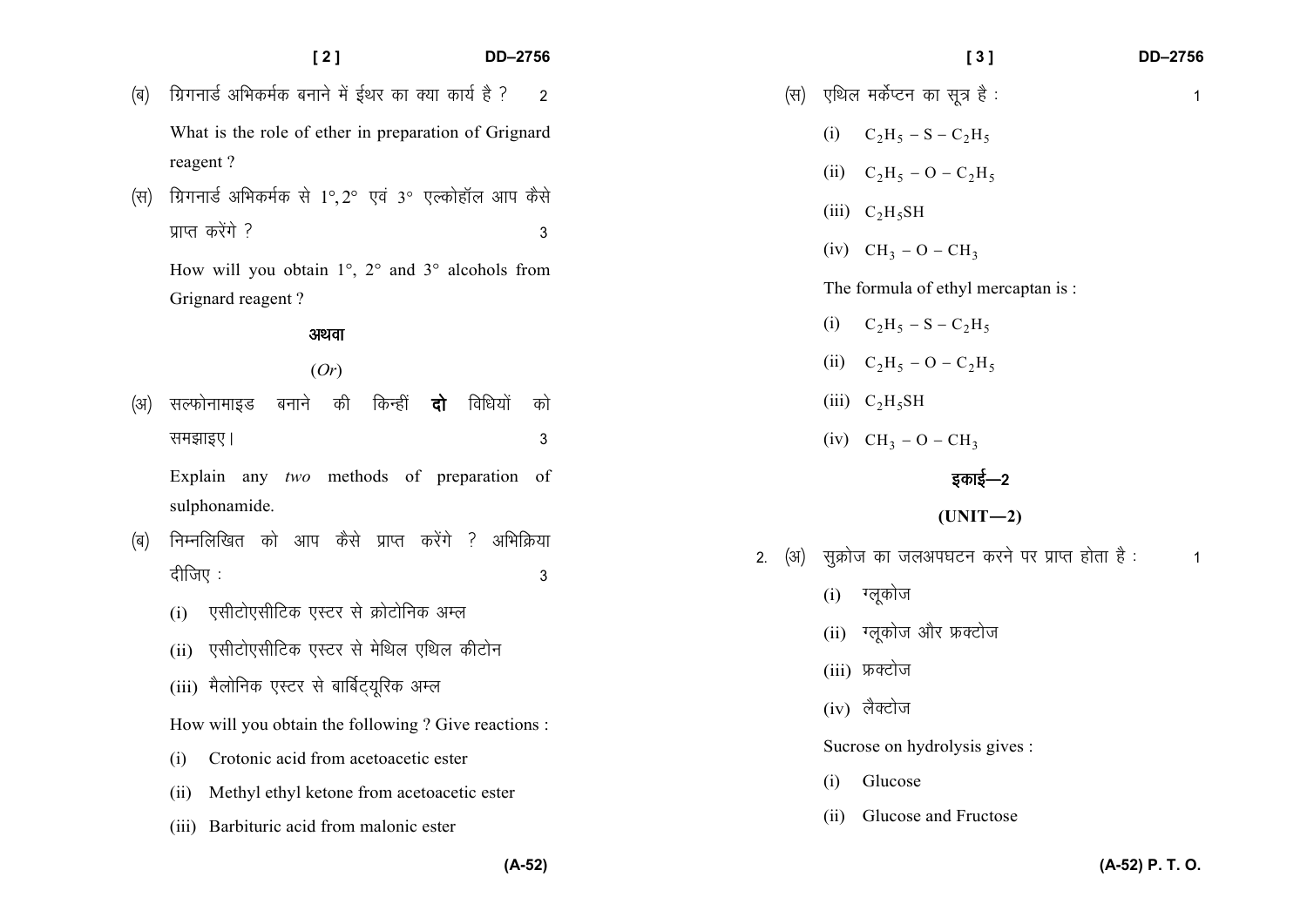|     | [4]                                                | DD-2756        | DD-2756<br>[5]                                                               |
|-----|----------------------------------------------------|----------------|------------------------------------------------------------------------------|
|     | (iii) Fructose                                     |                | इकाई—3                                                                       |
|     | (iv) Lactose                                       |                | $(UNIT-3)$                                                                   |
| (ब) | फ़क्टोज को ग्लूकोज में कैसे बदला जाता है ?         | 3              | से किन्हीं <b>तीन</b> पर संक्षिप्त टिप्पणियाँ<br>निम्नलिखित में<br>(अ)<br>3. |
|     | How is fructose converted into glucose?            |                | लिखिए:<br>$6\,$                                                              |
| (स) | थ्रियो तथा इरिथ्रो समावयवी में अन्तर स्पष्ट कीजिए। | $\mathbf{3}$   |                                                                              |
|     | Differentiate between threo and erythro isomers.   |                | जिगलर-नाटा बहुलकीकरण<br>(i)                                                  |
|     | अथवा                                               |                | नायलान-66<br>(ii)                                                            |
|     | (Or)                                               |                | (iii) फिनॉल फार्मेल्डिहाइड रेजिन                                             |
| (अ) | निम्नलिखित पर संक्षिप्त टिप्पणियाँ लिखिए:          | 3              | (iv) पालिएस्टर                                                               |
|     | विकृतीकरण<br>(i)                                   |                |                                                                              |
|     | अन्त्य समूह विश्लेषण<br>(ii)                       |                | Write short notes on any <i>three</i> of the following :                     |
|     | Write short notes on the following:                |                | Zeigler-Natta Polymerisation<br>(i)                                          |
|     | Denaturation<br>(i)                                |                | Nylon-66<br>(ii)                                                             |
|     | End group analysis<br>(ii)                         |                | (iii) Phenol-Formaldehyde resin                                              |
| (ब) | प्रोटीन की तृतीयक संरचना को समझाइए।                | $\overline{c}$ | (iv) Polyester                                                               |
|     | Explain the tertiary structure of protein.         |                | पी. वी. सी. बहुलक है :<br>(ब)<br>$\mathbf{1}$                                |
| (स) | निम्नलिखित को समझाइए:                              | $\overline{c}$ |                                                                              |
|     | डी. एन. ए. एवं आर. एन. ए.<br>(i)                   |                | $CH_2 = CH_2$ का<br>(i)                                                      |
|     | बाईयूरेट परीक्षण<br>(ii)                           |                | CH <sub>2</sub> = CHCl का<br>(ii)                                            |
|     | Explain the following:                             |                | (iii) $Cl - CH_2 - CH_2Cl$ का                                                |
|     | D. N. A. and R. N. A.<br>(i)                       |                |                                                                              |
|     | Biurate test<br>(ii)                               |                | (iv) $Cl - C ≡ C - Cl$ का                                                    |

**(A-52) P. T. O.**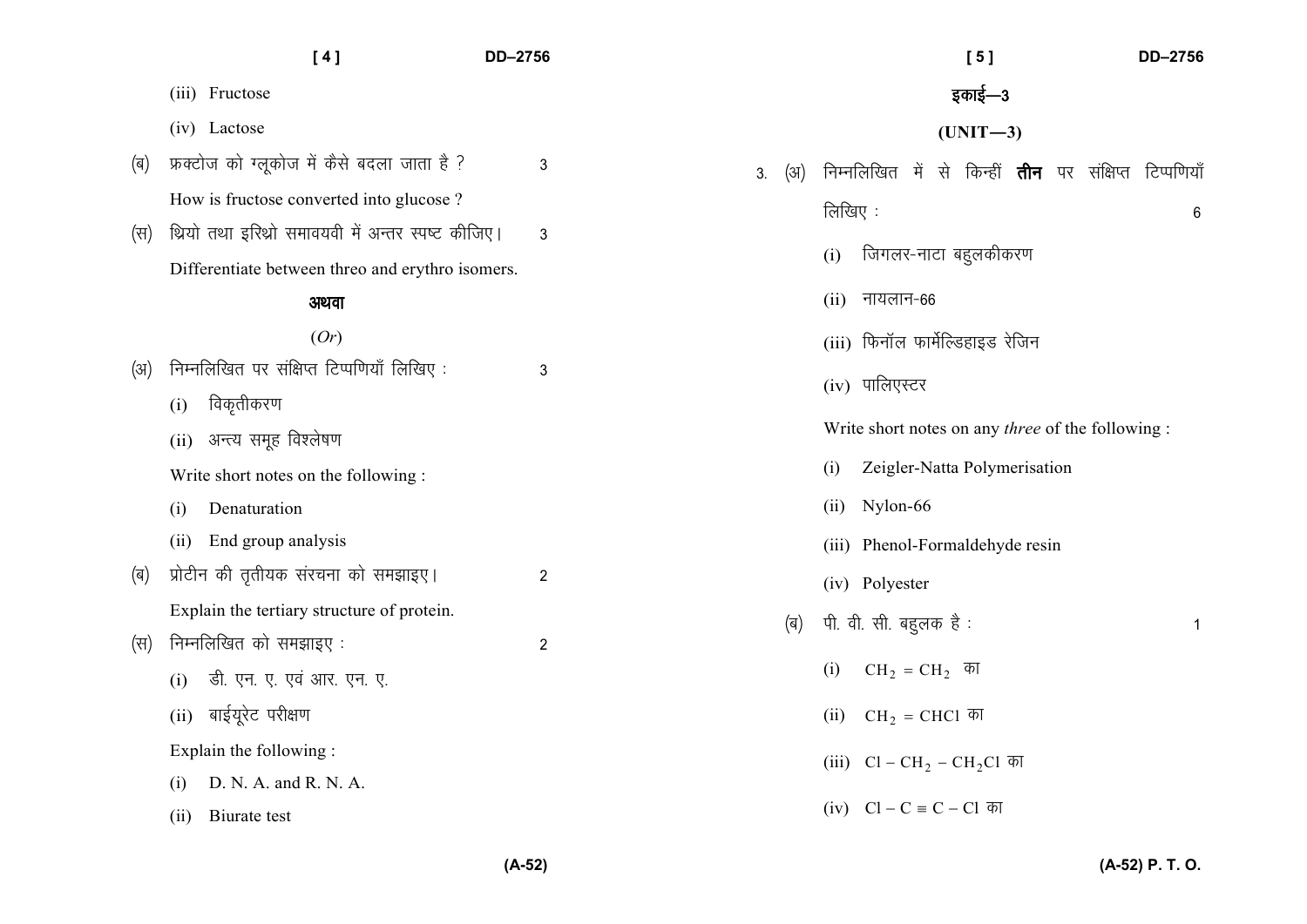|     | [6]                           | DD-2756                                                           |                                                  | [7]<br>DD-2756                                          |
|-----|-------------------------------|-------------------------------------------------------------------|--------------------------------------------------|---------------------------------------------------------|
|     | PVC is the polymer of :       |                                                                   |                                                  | इकाई—4                                                  |
|     | $CH_2 = CH_2$<br>(i)          |                                                                   |                                                  | $(UNIT-4)$                                              |
|     | $CH2 = CHCl$<br>(ii)          |                                                                   | (अ)<br>4.                                        | संतृप्त हाइड्रोकार्बन में निम्नलिखित ऊर्जा संक्रमण होता |
|     | (iii) $Cl - CH_2 - CH_2Cl$    |                                                                   | है :                                             | $\mathbf{1}$                                            |
|     | $(iv)$ $Cl - C \equiv C - Cl$ |                                                                   |                                                  |                                                         |
|     | अथवा                          |                                                                   | (i)<br>$n \rightarrow \pi^*$                     |                                                         |
|     | (Or)                          |                                                                   | (ii)<br>$\sigma-\sigma$ *                        |                                                         |
| (अ) | 흉 ?                           | कौन-से समूह के जुड़ने से रंजक की विलेयता बढ़ जाती<br>$\mathbf{1}$ | (iii) $\pi - \pi^*$                              |                                                         |
|     | when is attached to them?     | Which of the groups increases the solubility of dyes              | $(iv)$ $n - \sigma^*$                            |                                                         |
|     |                               |                                                                   |                                                  | Following energy transition is found in saturated       |
| (ब) | वर्णन कीजिए:                  | निम्नलिखित रंजकों के बनाने की विधि एवं उपयोग का<br>$\,6\,$        | hydrocarbon:                                     |                                                         |
|     | मैलेकाइट ग्रीन<br>(i)         |                                                                   | (i)<br>$n \rightarrow \pi^*$                     |                                                         |
|     | मेथिल ऑरेन्ज<br>(ii)          |                                                                   | (ii) $\sigma - \sigma^*$                         |                                                         |
|     | (iii) इंडिगो                  |                                                                   | (iii) $\pi - \pi$ *                              |                                                         |
|     |                               | Describe the method of preparation and uses of the                |                                                  |                                                         |
|     | following dyes:               |                                                                   | (iv) $n - \sigma^*$                              |                                                         |
|     | Malchite green<br>(i)         |                                                                   | बीयर-लैम्बर्ट के नियम की व्याख्या कीजिए :<br>(ब) | $\overline{2}$                                          |
|     | Methyl Orange<br>(ii)         |                                                                   |                                                  |                                                         |
|     | (iii) Indigo                  |                                                                   | Explain Beer-Lambert's law.                      |                                                         |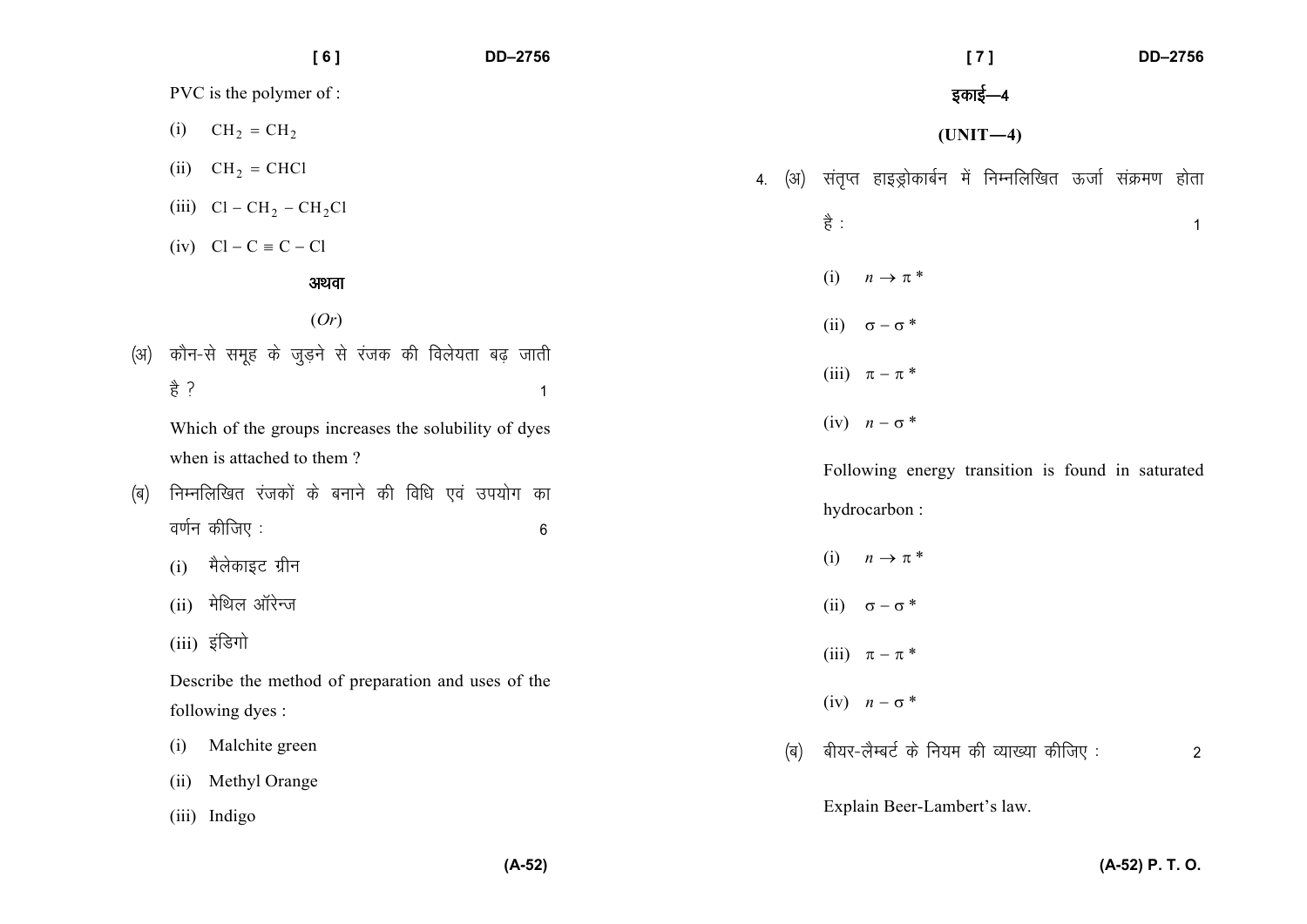- **[ 8 ] DD–2756**
- *(*स) वृडवर्ड और फाइजर के आनुभविक नियम की सहायता से *fuEufyf[kr ;kSfxdksa ds* <sup>λ</sup>max *dh x.kuk dhft, % 3*

(i) 
$$
CH_3 - CH = C - C - CH_3
$$
  
\n
$$
\begin{array}{ccc}\n & 0 & \parallel \\
 & \vert & \\
 & CH_3 & \\
\hline\n & 0 & \\
 & \vert & \\
\end{array}
$$
\n(ii) 
$$
\begin{array}{ccc}\n & 0 & \parallel \\
 & \vert & \\
 & -C - CH_3 & \\
\end{array}
$$

Calculate the  $\lambda_{\text{max}}$  value of given compounds with the help of Woodward-Fieser's empirical rule :

(i) 
$$
CH_3 - CH = C - C - CH_3
$$
  
\n $CH_3$   
\n $CH_3$   
\n(i)  $\boxed{\bigcup_{n=0}^{n} -C - CH_3}$ 

*vFkok*

(*Or*)

*¼v½ n* $n$ -प्रोपिलएमीन में बंध N − H का IR अवशोषण है: 1

(i)  $1700-1800 \text{ cm}^{-1}$ 

- (ii) 3300–3500  $cm^{-1}$
- (iii) 900–920  $cm^{-1}$
- (iv) 2800–3000  $cm^{-1}$

IR absorption of N–H bond of *n*-propylamine is :

- (i)  $1700-1800 \text{ cm}^{-1}$
- (ii)  $3300 3500$  cm<sup>-1</sup>
- (iii) 900–920  $cm^{-1}$
- (iv) 2800–3000  $cm^{-1}$
- *¼c½* IR *LisDVªk dh jsat D;k gS \ fQaxjfizaV jhtu dh O;k[;kdhft,A 2*

What is the range of IR spectra ? Explain fingerprint region.

(स) अवरक्त स्पेक्ट्रामिकी के कोई तीन अनुप्रयोग लिखिए। 3 Write any *three* applications of IR spectroscopy.

# *sकाई—5*

## **(UNIT—5)**

- 5. (अ) NMR स्पेक्ट्रोस्कोपी के रासायनिक विस्थापन को उदाहरण *lfgr le>kb,A 2* Explain chemical shift of NMR spectroscopy with examples. *¼c½ fuEufyf[kr esa ls izR;sd ;kSfxd vius* NMR *LisDVªe esa* 
	- *fdrus flXuy nsrk gS \ 3* 
		- (i)  $CH_3 CCl_2 CH_3$
		- (ii)  $CH_3 CO CH_2 COOH$
		- (iii)  $CH_3 CHCl_2$